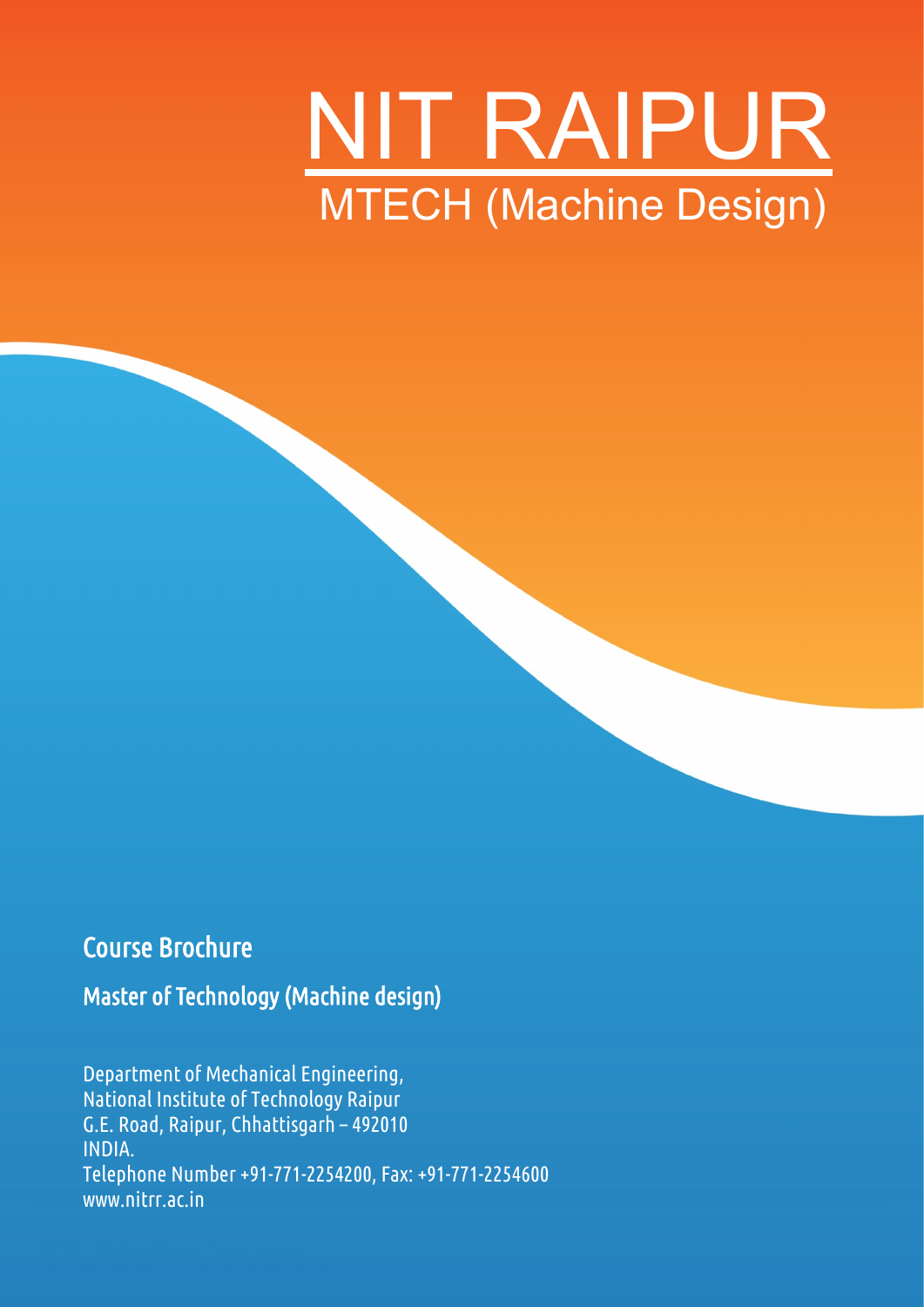

#### ABOUT THE INSTITUTION

Till as late as 1956, our Nation had only three technical institutes offering courses in the muchneeded fields of Mining and Metallurgical Engineering. In view of this fact and also with an aim of harnessing the ample mineral resources of the region, this institute, presently recognized as NIT Raipur, was set-up on 1st May 1956 as Government College of Mining and Metallurgy. The first President of independent India honorable Dr. Rajendra Prasad laid the Foundation stone of the college building on 14th September 1956. The construction work was completed in 1962 and on 14th March 1963, India's first Prime Minister Pt. Jawaharlal Nehru performed the inauguration. The first session of the college commenced from 1st July 1956 with the admission of 15 students each in Mining and Metallurgy Engineering. In 1958-59 with the commencement of additional courses in Civil, Mechanical and Electrical Engineering the college came to be known as Government College of Engineering and Technology. Later graduate courses in Chemical Engineering (1965), Architecture (1984), Electronics (1985), Information Technology, Computer Science and Technology (2000), Biotechnology, Biomedical Engineering (2003) were also started. In view of its great past with 50 years old record of excellence and several strengths, the institute has been declared as National Institute of Technology (NIT) by the Central Government on 1st Dec. 2005.

National Institute of Technology, Raipur (NITRR), hence formed in the year 2006, is an Institute of national importance and presently runs academic courses in 12 disciplines in the form of graduate and post graduate courses. The institute also inducts regular and part-time scholars for PhD courses. In addition to these, the institute intends to provide continuing education in a very broad spectrum keeping in view the needs of industries, academic institutions, research organizations and, last but not the least, the society. The institute is committed to the challenging task of development of technical education by preparing seasoned graduates in highly sophisticated field of engineering and technology. Development of India as an emerging industrial power is a demanding exercise as it involves the combination of cost effectiveness and efficiency along with producing world-class technology at the cutting edge. For about five decades we have been doing it with utmost sincerity and commitment at NIT Raipur.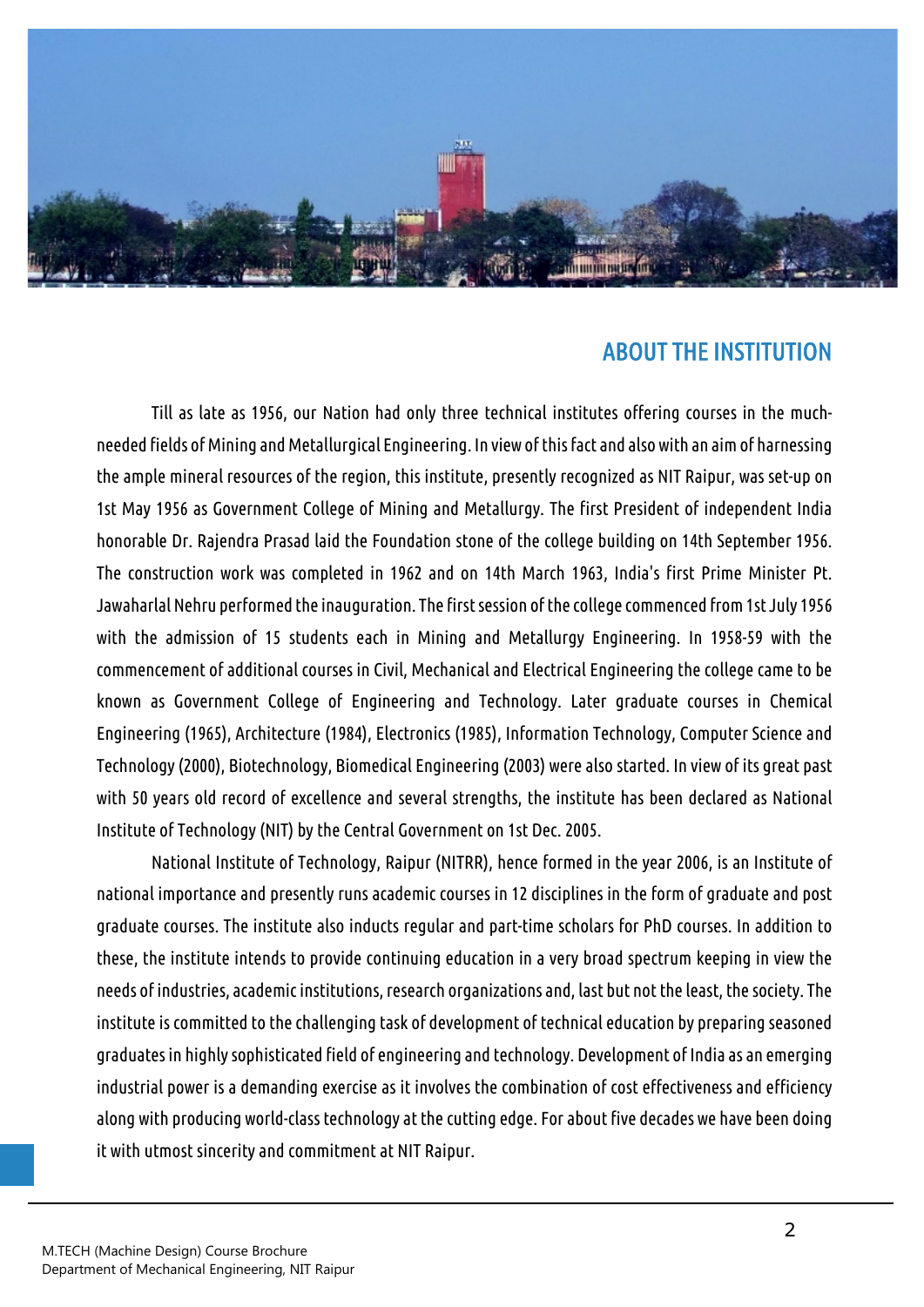## About the Department

Department of Mechanical Engineering, NIT Raipur, offers undergraduate program (B.Tech.) and three Postgraduate programs (M.Tech.). It is one of the largest departments of the institute with intake of 90 students for undergraduate course and (17+13+13=43) students for post graduate course. Department also offers Ph.D. program in all relevant discipline of Mechanical Engineering including Design, Production, Thermal and Industrial Management. The post graduate programs are offered in the following specializations:

1. Thermal Engineering 2. Industrial Engineering and Management 3. Machine Design

#### Vision:

"To produce innovative, entrepreneurial and successful engineers and technologists of high caliber for the nation, to serve as a valuable resource for industry, academia and society"

#### Mission:

1. To provide the students and the faculty with opportunities to create, interpret, and apply the knowledge in the field of Mechanical Engineering.

2. Provide technological service to local, national, and international communities.

#### Programme Educational Objectives (PEOs)

Under the Post-graduate Mechanical Engineering programme in Machine Design, the objectives aim to produce qualified Mechanical Engineering Post-graduates who will:

- I. Possess advanced knowledge and understanding thus enabling them to tackle practical design problems in industrial fields, as well as pursue further academic achievements through research.
- II. Possess communication, analytical, decision-making, motivational, leadership, problem solving and human relations skills.
- III. Conduct themselves in a responsible, professional and ethical manner.
- IV. Inculcate an attitude for life-long learning process.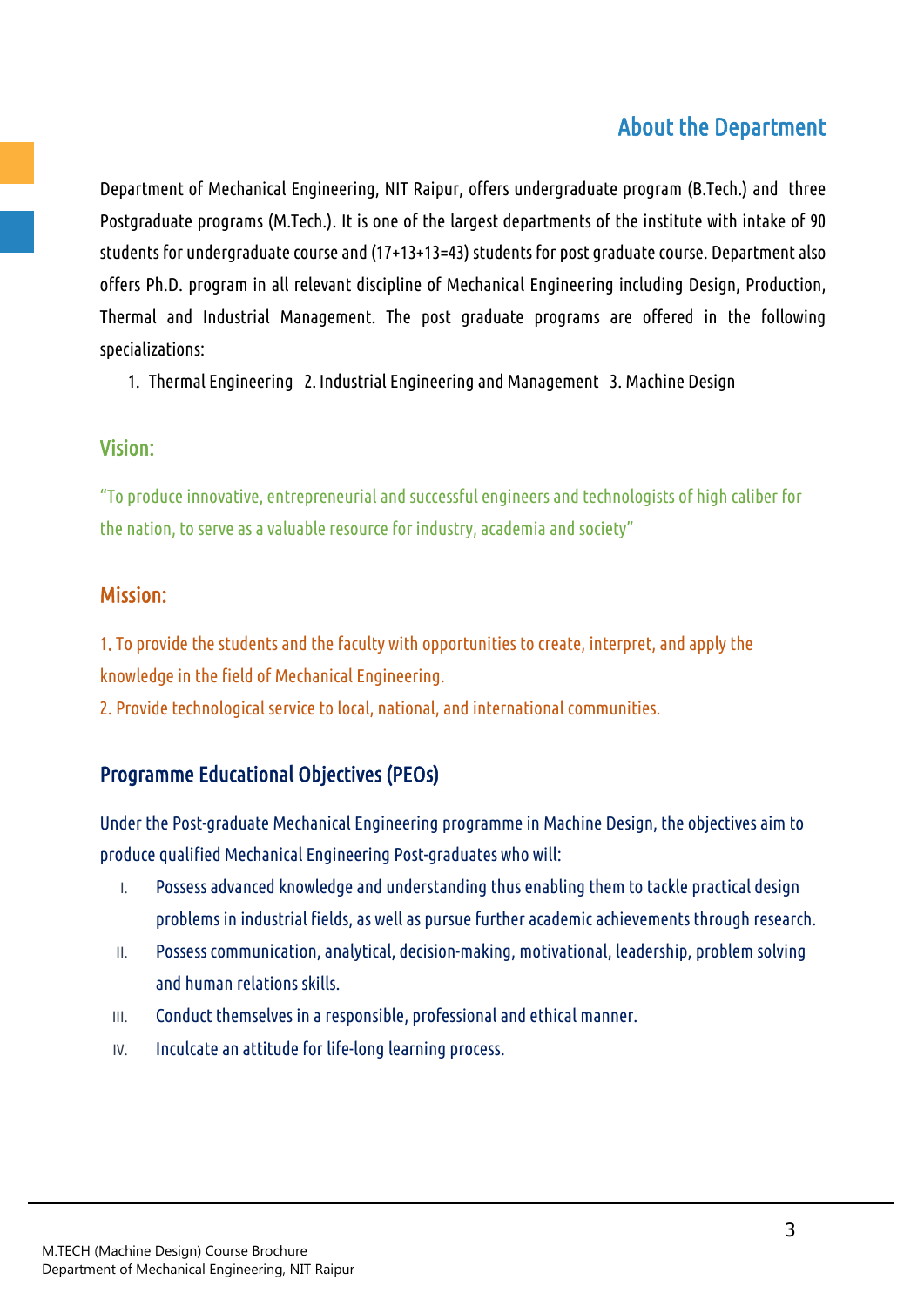## About the Programme

The Mechanical Engineering program requires the scholars attaining the M.Tech (Machine Design) degree to acquire the skills necessary to succeed in the engineering profession. The necessary skills were identified and approved by the DAC comprising of Faculty, Students and Professionals. These requirements also meet the Graduate Attributes laid by NBA for Mechanical Engineering programs. To make sure that the skills are delivered to the students, Program Outcomes have been established and related to the program's Educational Objectives.

#### Program Outcome

The following list of program outcomes are chosen.

- a. Possess knowledge of modern technological concepts and apply specialized expertise practically.
- b. Conduct simulations and experiments; analyze data, and present results.
- c. Work on multi‐disciplinary group projects to enhance interpersonal and leadership skills
- d. Make effective oral presentations of ideas on engineering design solutions and prepare technical documents effectively.
- e. Develop professional and ethical attitude and become socially responsible citizens.
- f. Ability to understand global issues and conduct independent research in the emerging areas.

#### Table below illustrates relationship between the PEOs and the program outcomes.

| PO           | $\mathsf{a}$ | D | $\epsilon$ | a | e |   |
|--------------|--------------|---|------------|---|---|---|
| PEO          |              |   |            |   |   |   |
|              | v            | v | V          | v |   | V |
| $\mathsf{I}$ |              | v | ٧          | y |   |   |
| Ш            |              | v | ٧          |   | v |   |
| IV           | V            | V |            |   | v | y |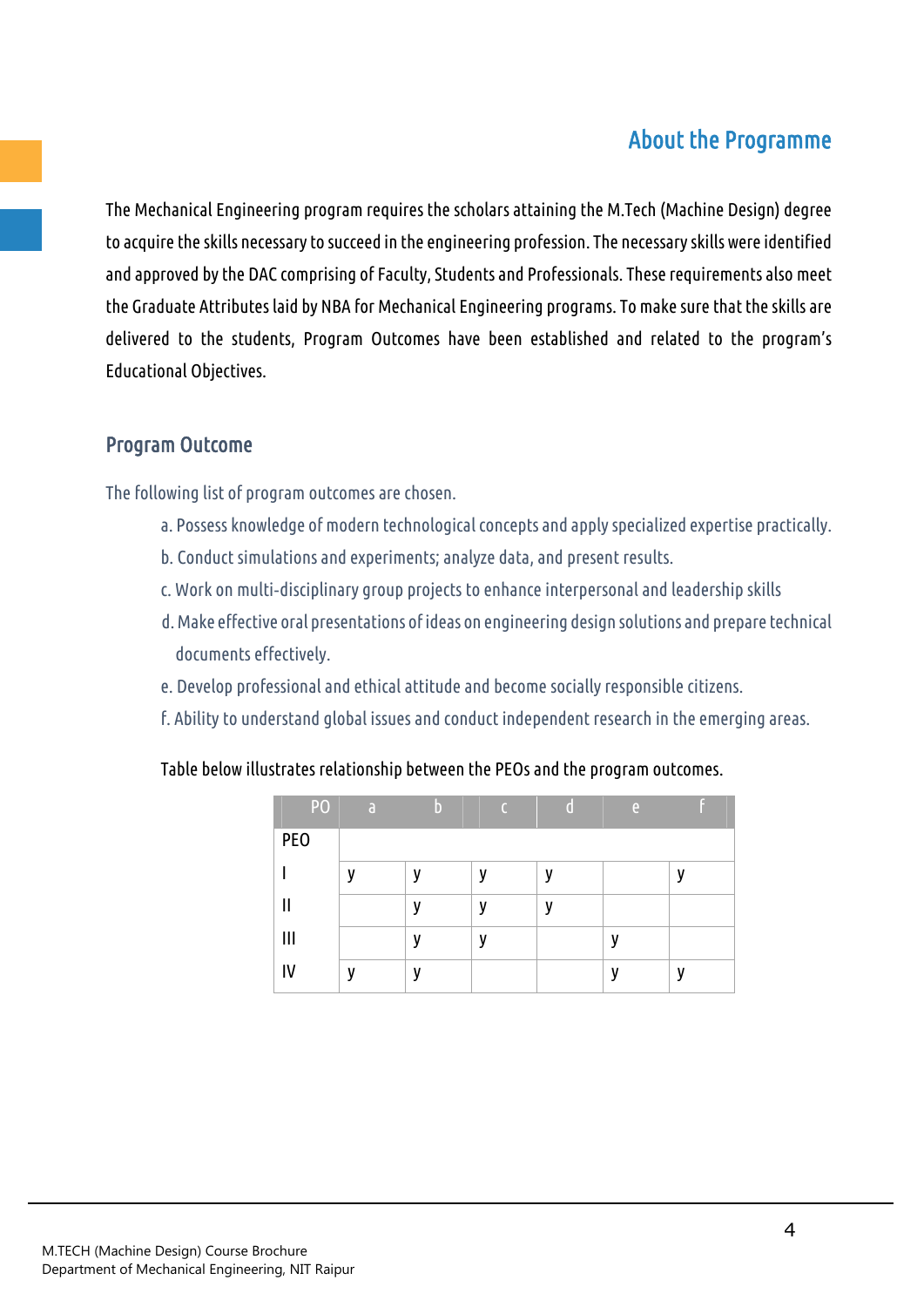# Programme Scheme

|                | M. Tech. in Mechanical Engineering with specialization in Machine Design |                  |                                         |                |                                           |                          |     |                          |                       |                          |                              |                           |                         |
|----------------|--------------------------------------------------------------------------|------------------|-----------------------------------------|----------------|-------------------------------------------|--------------------------|-----|--------------------------|-----------------------|--------------------------|------------------------------|---------------------------|-------------------------|
|                |                                                                          |                  | Course of Study & Scheme of Examination |                |                                           |                          |     |                          |                       | M. Tech. 1st Semester    |                              | <b>Branch: Mechanical</b> |                         |
| S.<br>No.      | Board of<br>Studies                                                      | Sub. Code        | <b>Subiect Name</b>                     |                | Periods/week<br><b>Examination Scheme</b> |                          |     |                          | Total Marks           | Credits<br>$L+(T+P)/2$   |                              |                           |                         |
|                |                                                                          |                  |                                         |                |                                           | p                        | TA  | FE                       | SE                    | ESE                      | Pract.<br>ESE                |                           |                         |
| $\mathbf{1}$   | Mechanical                                                               | <b>ME42111ME</b> | <b>Advanced Numerical Techniques</b>    |                |                                           |                          | 20  | 15                       | 15                    | 100                      | $\sim$                       | 150                       | 4                       |
| $\overline{c}$ | Mechanical                                                               | <b>ME42112ME</b> | <b>Optimization Techniques</b>          |                |                                           | ۰                        | 20  | 15                       | 15                    | 100                      | ٠                            | 150                       |                         |
| 3              | Mechanical                                                               | ME42113ME        | <b>Stress and Deformation Analysis</b>  |                |                                           |                          | 20  | 15                       | 15                    | 100                      |                              | 150                       |                         |
| 4              | Mechanical                                                               | <b>ME42114ME</b> | <b>Advanced Finite Element Methods</b>  |                |                                           | $\overline{\phantom{a}}$ | 20  | 15                       | 15                    | 100                      | $\qquad \qquad \blacksquare$ | 150                       |                         |
| 5              | Mechanical                                                               | ME42131ME        | Elective-I                              |                |                                           | ۰                        | 20  | 15                       | 15                    | 100                      | ۰                            | 150                       | 4                       |
| 6              | Mechanical                                                               | <b>ME42121ME</b> | Experimental Lab-I                      | $\blacksquare$ |                                           |                          | 75  | $\overline{\phantom{a}}$ | $\blacksquare$        | $\overline{\phantom{a}}$ | 50                           | 125                       | 2                       |
| $\overline{7}$ | Mechanical                                                               | <b>ME42122ME</b> | <b>Computational Lab-I</b>              |                |                                           |                          | 75  | ۰                        | $\tilde{\phantom{a}}$ | ۰                        | 50                           | 125                       | $\overline{\mathbf{z}}$ |
|                |                                                                          |                  | Total                                   | 15             |                                           | b                        | 250 | 75                       | 75                    | 500                      | 100                          | 1000                      | 24                      |
|                |                                                                          |                  |                                         |                |                                           |                          |     |                          |                       |                          |                              |                           |                         |

|                | M. Tech. in Mechanical Engineering with specialization in Machine Design |                  |                                         |                |                |                          |     |                          |                |                                   |                          |                           |                        |
|----------------|--------------------------------------------------------------------------|------------------|-----------------------------------------|----------------|----------------|--------------------------|-----|--------------------------|----------------|-----------------------------------|--------------------------|---------------------------|------------------------|
|                |                                                                          |                  | Course of Study & Scheme of Examination |                |                |                          |     |                          |                | M. Tech. 2 <sup>nd</sup> Semester |                          | <b>Branch: Mechanical</b> |                        |
| S.<br>No.      | Board of<br>Studies                                                      | Sub. Code        | Subject Name                            |                | Periods/week   |                          |     |                          |                | <b>Examination Scheme</b>         |                          | Total Marks               | Credits<br>$L+(T+P)/2$ |
|                |                                                                          |                  |                                         |                |                | p                        | TA  | FE                       | SE             | ESE                               | Pract.<br>ESE            |                           |                        |
|                | Mechanical                                                               | <b>ME42211ME</b> | <b>Advanced Dynamics</b>                |                |                | $\overline{\phantom{a}}$ | 20  | 15                       | 15             | 100                               | $\overline{\phantom{a}}$ | 150                       |                        |
| $\overline{c}$ | Mechanical                                                               | <b>ME42212ME</b> | <b>Advanced Machine Design</b>          |                |                | $\,$                     | 20  | 15                       | 15             | 100                               | $\overline{\phantom{a}}$ | 150                       |                        |
| $\overline{3}$ | Mechanical                                                               | <b>ME42213ME</b> | <b>Composite Mechanics</b>              | 5              |                | $\overline{\phantom{a}}$ | 20  | 15                       | 15             | 100                               | $\tilde{\phantom{a}}$    | 150                       |                        |
| 4              | Mechanical                                                               | <b>ME42214ME</b> | <b>Advanced Materials</b>               |                |                | $\overline{\phantom{a}}$ | 20  | 15                       | 15             | 100                               | $\blacksquare$           | 150                       |                        |
| 5              | Mechanical                                                               | <b>ME42231ME</b> | Elective-II                             |                |                | $\overline{\phantom{0}}$ | 20  | 15                       | 15             | 100                               | $\overline{\phantom{a}}$ | 150                       |                        |
| 6              | Mechanical                                                               | <b>ME42221ME</b> | <b>Experimental Lab-II</b>              | $\sim$         | ۰              |                          | 75  | ۰                        |                |                                   | 50                       | 125                       |                        |
| $\overline{7}$ | Mechanical                                                               | <b>ME42222ME</b> | <b>Computational Lab-II</b>             | $\blacksquare$ | $\blacksquare$ |                          | 75  | $\overline{\phantom{a}}$ | $\blacksquare$ |                                   | 50                       | 125                       |                        |
|                |                                                                          |                  | Total                                   | 15             |                | b                        | 250 | 75                       | 75             | 500                               | 100                      | 1000                      | 24                     |

|     | M. Tech. in Mechanical Engineering with specialization in <b>Machine Design</b> |                  |                                      |   |              |    |     |           |                                   |                           |                    |                    |                      |
|-----|---------------------------------------------------------------------------------|------------------|--------------------------------------|---|--------------|----|-----|-----------|-----------------------------------|---------------------------|--------------------|--------------------|----------------------|
|     | Course of Study & Scheme of Examination                                         |                  |                                      |   |              |    |     |           | M. Tech. 3 <sup>rd</sup> Semester |                           | Branch: Mechanical |                    |                      |
| No. | Board of<br>Studies                                                             | Sub. Code        | Subject Name                         |   | Periods/week |    |     |           |                                   | <b>Examination Scheme</b> |                    | <b>Total Marks</b> | Credits<br>L+(T+P)/2 |
|     |                                                                                 |                  |                                      |   |              |    | TA  | <b>FE</b> | <b>SE</b>                         | ESE                       | Pract.<br>ESE      |                    |                      |
|     | Mechanical                                                                      | <b>ME42311ME</b> | <b>Preliminary Dissertation Work</b> |   |              | 24 | 100 |           |                                   | $\blacksquare$            | 200                | 300                | 12                   |
| i 2 | Mechanical                                                                      | <b>ME42312ME</b> | <b>Comprehensive Examination</b>     |   |              |    |     |           |                                   |                           | 200                | 200                |                      |
|     |                                                                                 |                  | Total                                | ۰ |              | 24 | 100 |           |                                   | $\overline{\phantom{a}}$  | 400                | 500                | 16                   |

|     | M. Tech. in Mechanical Engineering with specialization in Machine Design                           |                  |                               |      |              |    |     |    |    |                           |               |                    |                      |
|-----|----------------------------------------------------------------------------------------------------|------------------|-------------------------------|------|--------------|----|-----|----|----|---------------------------|---------------|--------------------|----------------------|
|     | M. Tech. 4 <sup>th</sup> Semester<br>Course of Study & Scheme of Examination<br>Branch: Mechanical |                  |                               |      |              |    |     |    |    |                           |               |                    |                      |
| No. | Board of<br>Studies                                                                                | Sub. Code        | Subject Name                  |      | Periods/week |    |     |    |    | <b>Examination Scheme</b> |               | <b>Total Marks</b> | Credits<br>L+(T+P)/2 |
|     |                                                                                                    |                  |                               |      |              |    | TA  | FE | SE | ESE                       | Pract.<br>ESE |                    |                      |
|     | Mechanical                                                                                         | <b>ME42411ME</b> | <b>Dissertation + Seminar</b> | $\,$ |              | 32 | 200 |    |    |                           | 300           | 500                | 16                   |
|     |                                                                                                    |                  | Total                         |      |              |    | 200 |    |    |                           | 300           | 500                | 16                   |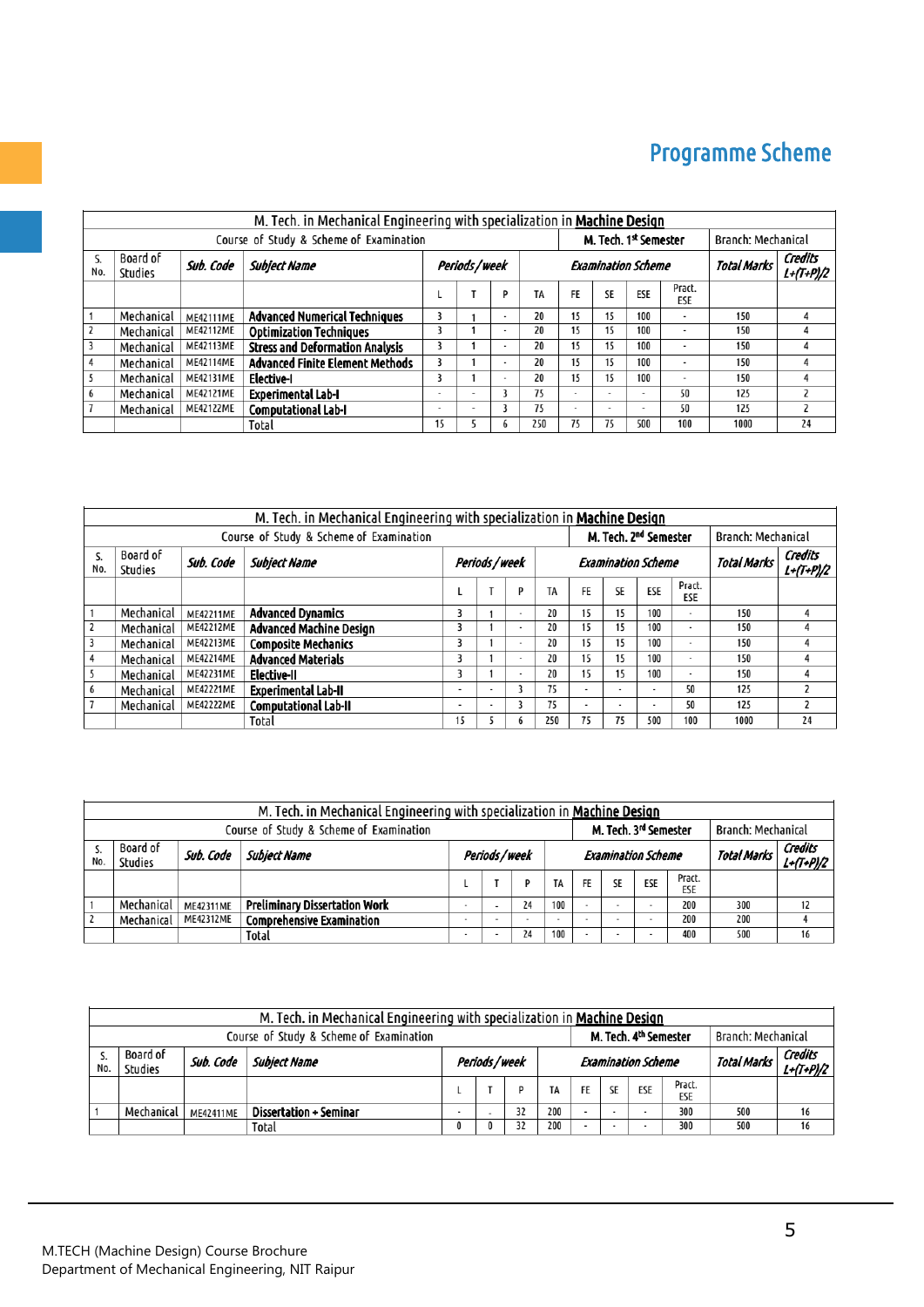# List of Electives

| <b>Elective-I</b> |                                           |
|-------------------|-------------------------------------------|
| <b>ME42131ME</b>  | <b>Engineering Tribology</b>              |
| <b>ME42132ME</b>  | <b>Experimental Methods for Engineers</b> |
| ME42133ME         | <b>Advanced Mechanism Design</b>          |
| <b>ME42134ME</b>  | <b>Product Design</b>                     |
| <b>ME42135ME</b>  | <b>Computer Aided Design</b>              |
| ME42136ME         | <b>Rotor Dynamics</b>                     |
|                   |                                           |

#### Elective-II

| <b>ME42231ME</b> | <b>Industrial Robotics</b>                      |
|------------------|-------------------------------------------------|
| <b>ME42232ME</b> | <b>Experimental Stress Analysis</b>             |
| <b>ME42233ME</b> | <b>Biomechanics</b>                             |
| <b>ME42234ME</b> | <b>Fault Diagnosis and Condition Monitoring</b> |
| <b>ME42235ME</b> | <b>Pressure Vessel Design</b>                   |
| ME42236ME        | <b>Design for Manufacturing</b>                 |

Note :-{The elective subjects mentioned in the above list may be increased/changed as per the specialization of the faculties available from time to time. Electives of interdisciplinary/open nature may also be included.}

 $\overline{a}$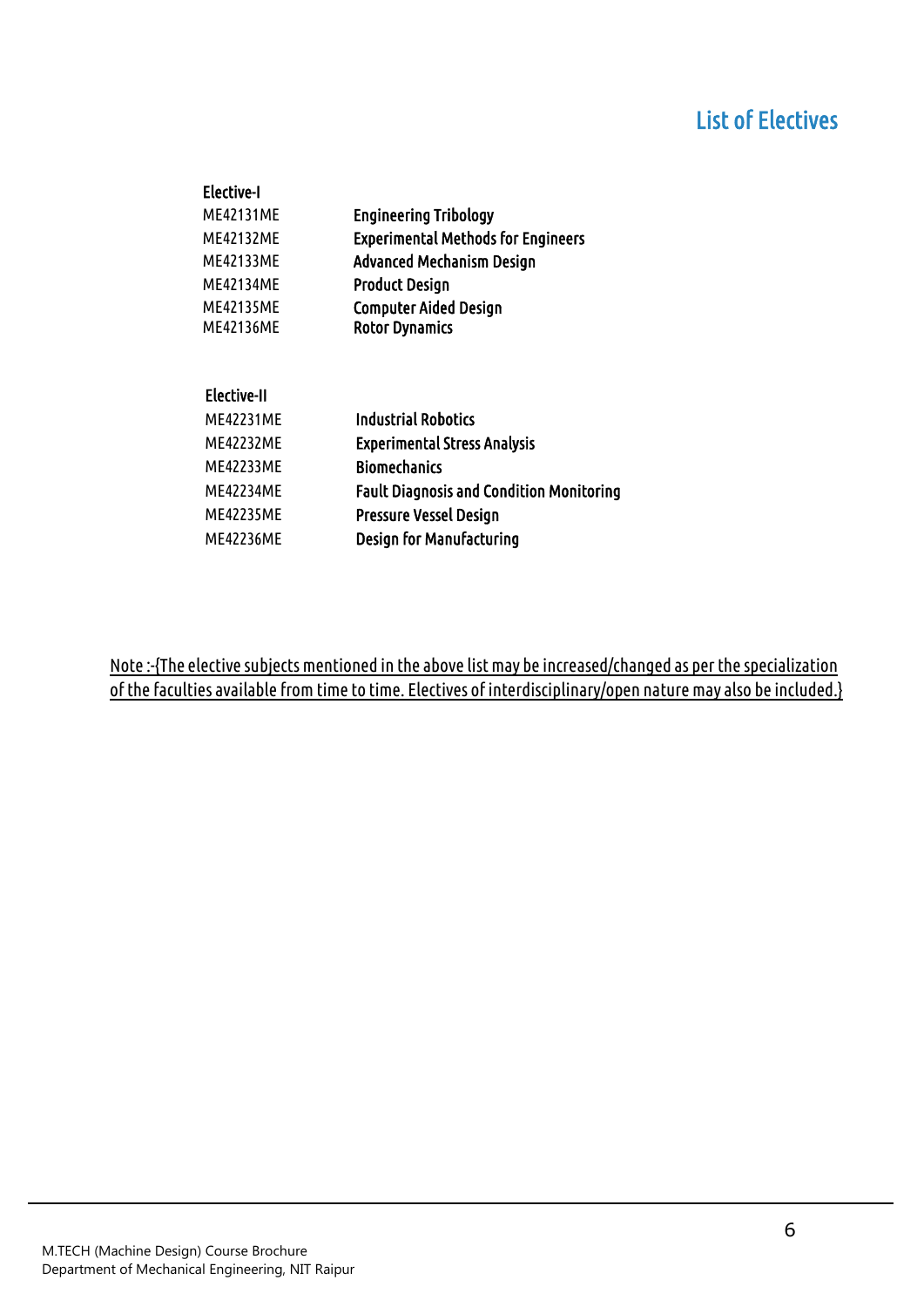## Details of faculties involved with PG Programme in Machine Design

 The Department comprises of 23 regular faculties with different specializations and all contribute to the fruitful conduction of the PG course. Of these, 8 regular faculties, belonging to the Machine Design specialization in a broader sense, are the major contributors. The details of these faculties are as follows.

- 1. Dr. Shubhashis Sanyal, Professor and Dean (R&C) Area of Interest: Synthesis of Mechanisms, Machine Design, Stress Concentration Factor.
- 2. Dr. Surendra Pal Singh Matharu, Professor Area of Interest: Machine Design, Tribology of Rolling Element Bearings.
- 3. Dr. Nitin Jain, Assistant Professor Area of Interest: Solid Mechanics, Composites.
- 4. Dr. Shubhankar Bhowmick, Assistant Professor Area of Interest: Structural Mechanics, Functional grading of materials, Fluid-Structure interaction and Finite element method.
- 5. Dr. G Srinivasu, Assistant Professor Area of Interest: Material characterization (Titanium alloys), Tribology, Composite materials, Finite element modelling, Artificial neural networks.
- 6. Dr. Somnath Bhattacharya, Assistant Professor Area of Interest: Design, XFEM, Computational Solid Mechanics.
- 7. Dr. Raj Kumar Sahu, Assistant Professor Area of Interest: Smart materials, Mechanical characterization, Electro active Polymers, and application of smart materials in actuator design.
- 8. Dr. Rajana Suresh Kumar, Assistant Professor Area of Interest: Structural Dynamics, Piezo-electric materials, Finite element method.

 $\overline{a}$